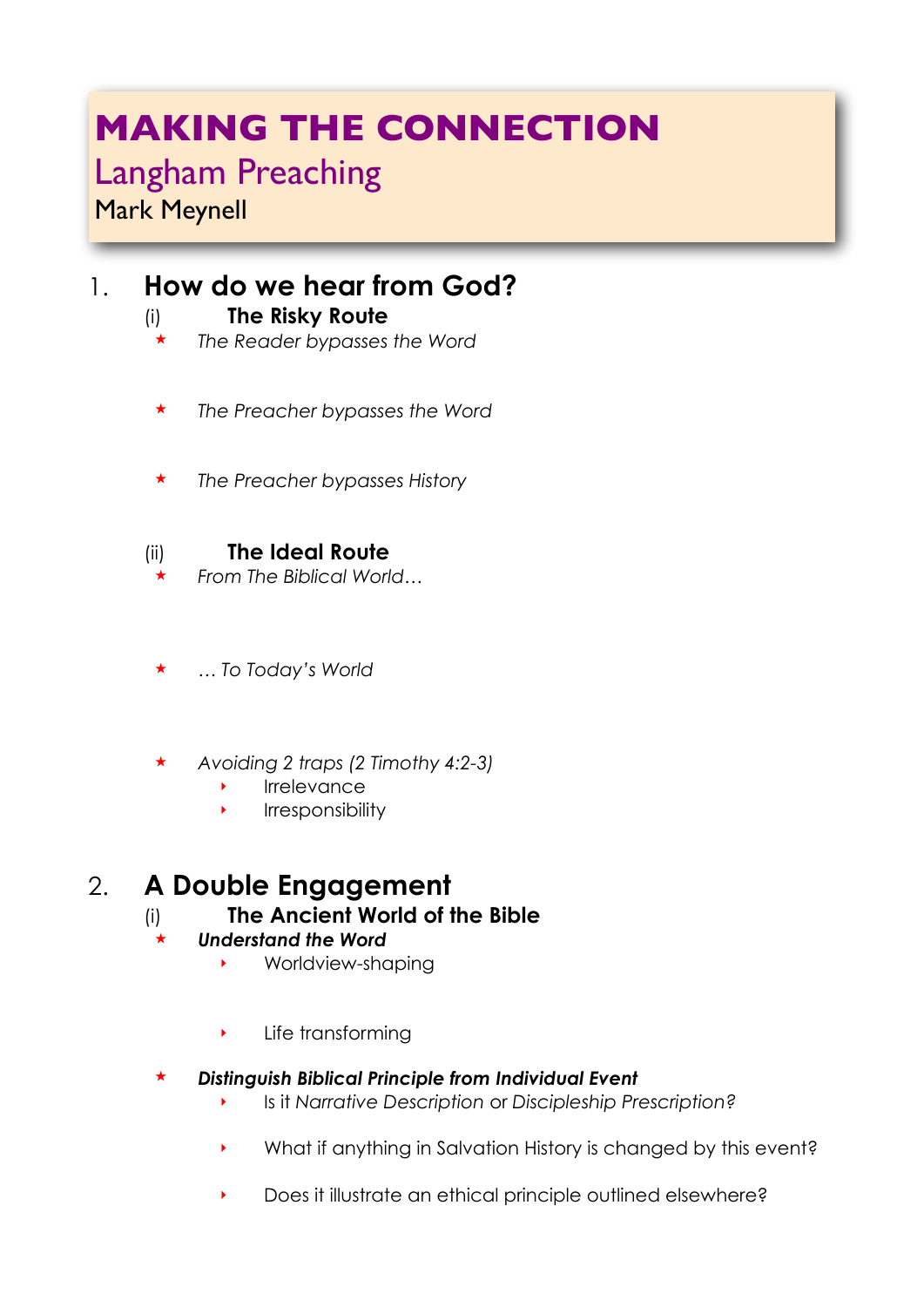! *Ethics for its time?*

#### (ii) **Today's World of the Listener**

#### ! *Understand your Audience*

- ‣ Taking their questions seriously
- $\rightarrow$  Identifying with their pain
- ‣ Breathing the same 'oxygen'

#### ! *Apply in 3 dimensions*

- The Private:
- " Us with God: Our relationship with God
- " Us with ourselves: Our inner/thought/private life
- ‣ The Relational:
- " Us with others
- " Us in public/visible life
- ‣ The Social
- **•** Our wider culture
- The Church in society

# 3. **3 Ways to Live**

Tim Keller, *pastor of Redeemer Presbyterian Church, New York* The Prodigal God (2008) and The Reason for God (2008)

Luke 15 – The Parable of the 2 Sons

! *The Rebel*

- ! *The Religious*
- ! *The Rescued*